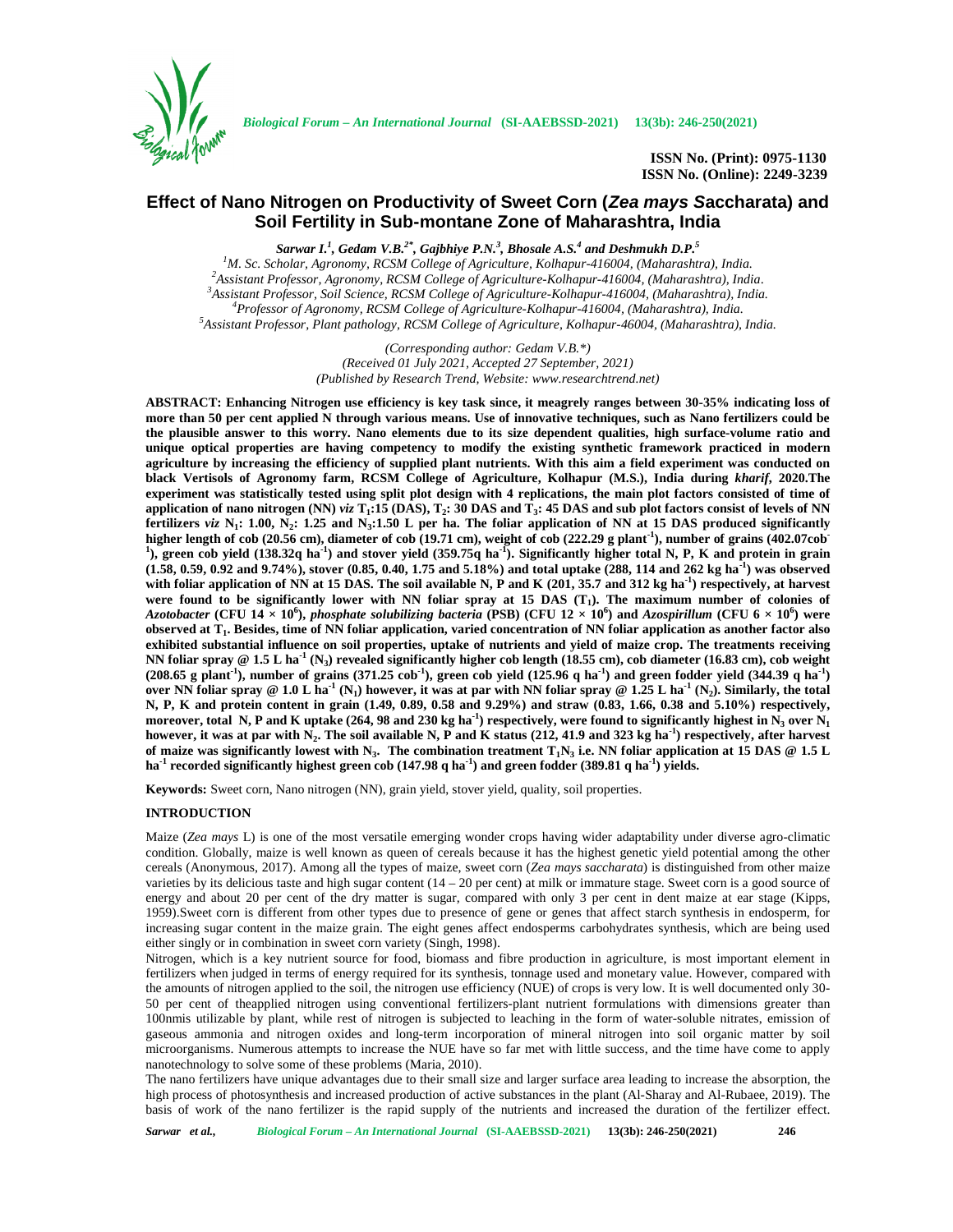Nanotechnology has a significant impact on improving the solubility of other soil elements, displacing and replacing insoluble elements, reducing nutrient mineralization, increasing bioavailability and easily absorbed by the plants, (Naderi and Danesh- Shahraki, 2013). Nano fertilizers are so effective that they reduce the fertilizer application rate or annual demand or when the traditional negative environmental impact fertilizers need to be resolved by regulations. There are some signs of economic possibilities of nano fertilizers proposed by nanotechnology experts dedicated to improving fertilizers (Anonymous<sup>2</sup>, 2017). Keeping these aspects as maize or sweet corn being an important crop, demerits of mineral fertilizer and efficiency of nano fertilizer, a field experiment entitled "Effect of nano nitrogen on sweet corn productivity (sugar-75) and soil health in sub montane zone of Maharashtra, India" was conducted at Agronomy Farm, RCSM College of Agriculture, Kolhapur-416004, MH, India.

# **MATERIALS AND METHODS**

The Kolhapur comesunder the Sub-montane Zone of Maharashtra and is situated at an elevation of 548 m above the mean sea level on 16°42'.548 North latitude and 74°14'.329 East longitudinal. The experimental plot was medium black Vertisol having 90 cm depth, low in available Nitrogen (197 kg  $\text{ha}^{-1}$ ), high in available phosphorus (40.19 kg ha<sup>-1</sup>) and available potassium (297 kg ha<sup>-1</sup>). The status of organic carbon content (0.59%) was high. The electrical conductivity and pH values were 0.28 dSm<sup>-1</sup> and 7.90, respectively. The experiment was carried out under split plot design with four replications and two factors, where main plot factors consist of time of application  $viz T_1:15$  days after sowing (DAS),  $T_2: 30$  DAS and  $T_3: 45$  DAS and sub plot factors consist of levels of nano nitrogen (NN) fertilizers *viz* N<sub>1</sub>: 1.00 L per ha, N<sub>2</sub>: 1.25 L per ha and N<sub>3</sub>:1.50 L per ha making total nine treatment combinations. The variety sugar 75 was used for the experiment  $\omega$  15 kg ha<sup>-1</sup>. The recommended dose of inorganic mineral fertilizers  $@ 120:60:40$  NPK kg ha<sup>-1</sup> was also given. The inorganic mineral fertilizers were applied as per the recommended dose, where in half dose of nitrogenous fertilizer and full dose of phosphatic and potassic fertilizers were applied at the time of sowing as basal dose.Gross and net plot size were 6.00 m  $\times$  4.00 m and 4.5 m  $\times$  3.2 m respectively. The periodical observations of crop growth attributes and yield were recorded after seed emergence w. e. f. 30 DAS on 15 days interval up to harvest and at harvest *viz*., plant population, plant height (cm), number of functional leaves plant<sup>-1</sup>, leaf area plant<sup>-1</sup> (dm<sup>2</sup>), dry matter accumulation plant<sup>-1</sup>(g), grain yield (q ha<sup>-1</sup>) and stover yield (q ha<sup>-1</sup>). The protein content in grain and stover were also calculated. The experimental data was statistically analysed by using a standard method of "analysis of variance" as reported by Panse and Sukhatme (1967).

### **RESULTS AND DISCUSSION**

#### *A. Yield.*

The data in Table 1 showed that yield contributing characters of main plot like length of cob (20.56 cm), diameter of cob(19.71 cm), weight of cob per plant (222.29 g), number of grains per cob (402.07), green cob yield per ha (138.32 q) and green fodder yield per ha (359.75 q) were significantly maximum when spraying was done at 15 DAS  $(T_1)$  over later spraying at 30 DAS  $(T_2)$ and 45 DAS (T<sup>3</sup> ). The yield contributing character of sub plot *viz*. length of cob (18.55 cm), diameter of cob (16.83 cm), weight of cob per plant (208.65 g), number of grains per cob (371.25), green cob yield per ha (125.96 q) and green fodder yield per ha (344.39 q) obtained from treatment N<sub>3</sub> (1.5 litre ha<sup>-1</sup>) were maximum, which was on par with treatment N<sub>2</sub> (1.25 litre ha<sup>-1</sup>) and significantly superior over  $N_1$  (1 litre ha<sup>-1</sup>). The reason may be high dose of nano nitrogen fertilizer gave more area for various metabolic process in the plant thereby increasing the rate of photosynthesis and its role in stimulating the enzyme involved in influencing these traits by increasing the activity of chemical reactions and reducing the impact of free radicles that negatively affect the efficiency of work of some organelles in the plant thus increasing the overall yield of crop was observed by (Sorooshzadah *et al.* 2012). It had also been found that early application of nano nitrogen fertilizer helps for extended release of the nutrients thereby sustaining the nutrient supply of the plant which has a positive effect on improving plant growth (source) and finally the yield (sink) as proposed by (Subramanian and Sharmila, 2009). Further, it reduces the proportion of ovarian absorption and thus increased pollination and fertilization which leads to increased length of the cobs and number of rows in ears results are in line with those reported by (*Al*-Saray and *Al*-Rubaee, 2019). The other probable reason could be due to higher level of NN foliar application might have resulted in increased size and efficiency of source, which in turn have resulted in higher yield attributes thus grain and stover yield (Sharifi and Namvar, 2016). Jian *et al.,* (2008), Fan *et al.,* (2012), Morteza *et al.,* (2013), Kole *et al.,*(2013), Anupama *et al.* (2020) and Al-Juthery *et al.* (2019) reported similar findings.



**Fig. 1.** Effect of different treatment combinations on grain and fodder yield.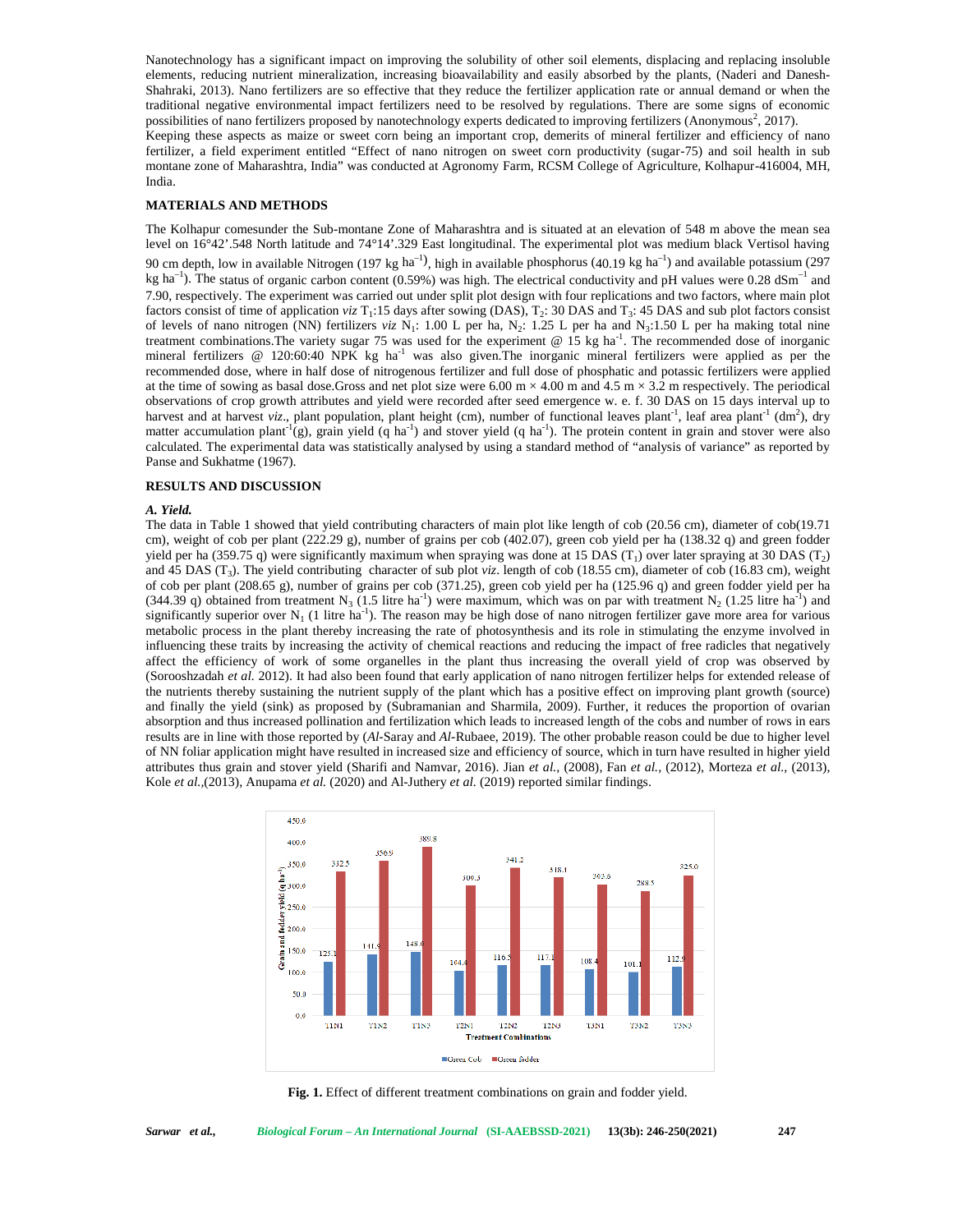#### *B. Nutrient concentration and protein content*

The data presented in Table 2 indicated that in main plot,the per cent content of N, P, K and protein in grain (1.58, 0.59, 0.92 and 9.74) and stover (0.85, 0.40, 1.75 and 5.18) respectively,were significantly maximum when foliar application was done at 15 DAS  $(T_1)$  over later application at 30 DAS  $(T_2)$  and 45 DAS  $(T_3)$ . While in sub plot, the per cent content of total N, K and protein in grain  $(1.49, 0.89 \text{ and } 9.29)$ , stover  $(0.83, 1.66 \text{ and } 5.10)$  were maximum with treatment N<sub>3</sub>  $(1.5 \text{ litre ha}^{-1})$  which was on par with treatment N<sub>2</sub> (1.25 litre ha<sup>-1</sup>) and significantly superior over N<sub>1</sub> (1 litre ha<sup>-1</sup>). The treatment N<sub>2</sub> (1.25 litre ha<sup>-1</sup>) noted maximum content for phosphorous in grain and stover and was at par with treatment  $N_3$  (1.5 litre ha<sup>-1</sup>). The reason may be highdose of nano nitrogen fertilizer provided more surface area and more availability of nutrients to the crop plant which help to increase the protein content of grain and stover by enhancing the rate of reaction or synthesis process in the plant system (Singh and Kumar, 2017). The protein content varied significantly with higher levels of NN application which could be due to increased N content in grain. The NN and inorganic fertilizer might have provided substantial amount of nutrients for protein synthesis (Sharifi and Taghizaden, 2016). Similar results were reported by Prasad *et al.,* (2012), Suriyaprabha *et al.,* (2012), *El*-Metwally *et al.,*(2018), Kha *et al.,* (2019) and Melika *et al.,* (2015).

| Table 2: Effect of time of application and levels of nano nitrogen fertilizeron nutrient concentration and protein content |
|----------------------------------------------------------------------------------------------------------------------------|
| in grain and stover of sweet corn.                                                                                         |

|                                        | <b>Nitrogen</b> |                                        | <b>Phosphorus</b>           |                         | Potassium |           | <b>Protein Content</b> |           |
|----------------------------------------|-----------------|----------------------------------------|-----------------------------|-------------------------|-----------|-----------|------------------------|-----------|
| <b>Treatments</b>                      |                 |                                        |                             |                         |           |           |                        |           |
|                                        | Grain           | Stover                                 | Grain                       | Stover                  | Grain     | Stover    | Grain                  | Stover    |
|                                        |                 |                                        |                             | Time of Application (T) |           |           |                        |           |
| 15 DAS $(T_1)$                         | 1.58            | 0.85                                   | 0.59                        | 0.40                    | 0.92      | 1.75      | 9.74                   | 5.18      |
| $30$ DAS $(T2)$                        | 1.42            | 0.79                                   | 0.53                        | 0.34                    | 0.85      | 1.53      | 8.86                   | 4.92      |
| 45 DAS $(T_3)$                         | 1.34            | 0.75                                   | 0.52                        | 0.33                    | 0.84      | 1.39      | 8.52                   | 4.82      |
| S.Em <sub>±</sub>                      | 0.03            | 0.01                                   | 0.01                        | 0.01                    | 0.02      | 0.04      | 0.13                   | 0.07      |
| $CD$ at $5\%$                          | 0.10            | 0.04                                   | 0.04                        | 0.04                    | 0.06      | 0.15      | 0.47                   | 0.23      |
|                                        |                 | Levels of Nano nitrogen fertilizer (N) |                             |                         |           |           |                        |           |
| NN @ 1.00 L<br>$ha^{-1}(N_1)$          | 1.39            | 0.75                                   | 0.52                        | 0.32                    | 0.83      | 1.44      | 8.74                   | 4.83      |
| NN @ 1.25 L<br>$ha^{-1}(N_2)$          | 1.46            | 0.80                                   | 0.56                        | 0.37                    | 0.88      | 1.56      | 9.08                   | 4.99      |
| NN @ 1.5 L ha <sup>-1</sup><br>$(N_3)$ | 1.49            | 0.83                                   | 0.57                        | 0.38                    | 0.89      | 1.66      | 9.29                   | 5.10      |
| $S.E. \pm$                             | 0.02            | 0.01                                   | 0.01                        | 0.01                    | 0.01      | 0.03      | 0.09                   | 0.05      |
| $CD$ at $5%$                           | 0.05            | 0.03                                   | 0.03                        | 0.03                    | 0.04      | 0.10      | 0.27                   | 0.14      |
|                                        |                 |                                        | Interactions $(T \times N)$ |                         |           |           |                        |           |
| $S.Em \pm$                             | 0.03            | 0.02                                   | 0.02                        | 0.02                    | 0.02      | 0.06      | 0.16                   | 0.08      |
| $CD$ at 5%                             | <b>NS</b>       | NS.                                    | NS.                         | NS                      | <b>NS</b> | <b>NS</b> | <b>NS</b>              | <b>NS</b> |

**Table 3: Effect of time of application and dose of nano nitrogen fertilizer on total uptake of nitrogen, phosphorus and potassium.**

|                                                | Nutrient uptake( $kg \, ha^{-1}$ )     |           |           |  |  |
|------------------------------------------------|----------------------------------------|-----------|-----------|--|--|
| <b>Treatments</b>                              | Phosphorus<br>Nitrogen                 |           | Potassium |  |  |
|                                                | Time of application (T)                |           |           |  |  |
| 15 DAS $(T_1)$                                 | 288                                    | 114       | 262       |  |  |
| $30$ DAS $(T2)$                                | 231                                    | 82        | 194       |  |  |
| 45 DAS $(T_3)$                                 | 215                                    | 75        | 178       |  |  |
| $S.Em \pm$                                     | 6.89                                   | 2.84      | 5.57      |  |  |
| CD at 5%                                       | 23.84                                  | 9.81      | 19.29     |  |  |
|                                                | Levels of nano nitrogen fertilizer (N) |           |           |  |  |
| NN @ $1.00 L ha^{-1}(N_1)$                     | 221                                    | 78        | 184       |  |  |
| NN @ 1.25 L ha <sup>-1</sup> (N <sub>2</sub> ) | 249                                    | 95        | 220       |  |  |
| NN @ 1.5 L ha <sup>-1</sup> (N <sub>3</sub> )  | 264                                    | 98        | 230       |  |  |
| $S.Em \pm$                                     | 5.51                                   | 2.04      | 3.39      |  |  |
| $CD$ at $5\%$                                  | 16.36                                  | 6.07      | 10.06     |  |  |
| Interactions $(T \times N)$                    |                                        |           |           |  |  |
| $S.Em \pm$                                     | 9.54                                   | 3.54      | 5.86      |  |  |
| CD at 5%                                       | <b>NS</b>                              | <b>NS</b> | <b>NS</b> |  |  |

**C. Effect on uptake and biological properties:**The reprisal of data in Table 3 and 4 indicated that main plot factor *i.e.*application of NN at 15 DAS (T<sub>1</sub>) had contributed significantly maximum amount of total nutrients uptake (288, 114 and 262 kg ha<sup>-1</sup>) over application time at 30 DAS (T<sub>2</sub>) and 45 DAS (T<sub>3</sub>) for all the three nutrients, namely N, P and K respectively. It also showed that maximum number of colonies of *azotobacter* (CFU  $14 \times 10^6$ ), *Phosphate solubilizing bacteria* (P.S.B.) (CFU  $12 \times$ 10<sup>6</sup>) and *Azospirillum* (CFU 6  $\times$  10<sup>6</sup>) were obtained from foliar application at 15 DAS (T<sub>1</sub>). While in sub plot, the treatment N<sub>3</sub>  $(1.5 L$  ha<sup>-1</sup>) recorded higher total uptake (264, 98 and 230 Kg ha<sup>-1</sup>) which is on par with treatment N<sub>2</sub> (1.25 litre ha<sup>-1</sup>) and superior over treatment  $N_1$  (1.00 litre ha<sup>-1</sup>) for all the three nutrients, namely N, P and K respectively. The biological properties of soil also showed that treatment T<sub>1</sub> (15 DAS) have higher number of colonies of all the three microbes (CFU 14  $\times$  10<sup>6</sup>, 12  $\times$  10<sup>6</sup>, 6  $\times$  10<sup>6</sup> of *Azotobacter*, P.S.B. and *Azospirillum* respectively) which may be due to more beneficial effect of nano fertilizer under greater period of exposure under T<sub>1</sub> (15 DAS) causing greater available organic carbon content in soil. Similar results were reported by Chavan *et al.* (2019), Anupama *et al.* (2020), Mir *et al.* (2015), Dhansil *et al.* (2018), Prihastani *et al.* (2018), Shebl *et al.* (2018), Singh (2015), Suriyaprabha *et al.* (2012), Nibin *et al.* (2019) and Prasad *et al.* (2012).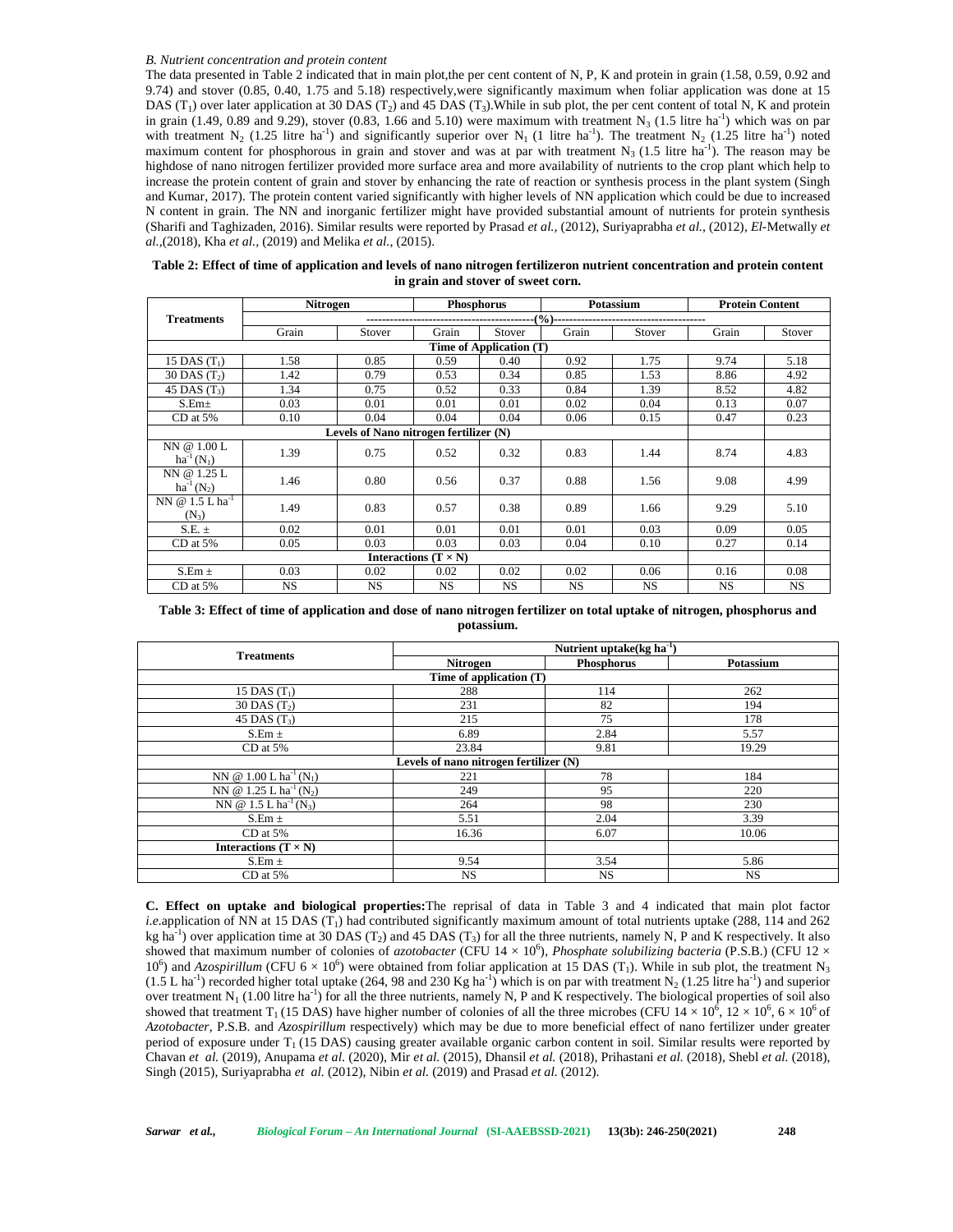| <b>Treatment</b>                                            | Azotobacter (number<br>of colonies)    | Phosphate solubilizing bacteria<br>(number of colonies) | Azospirillum<br>(number of colonies) |  |  |  |  |
|-------------------------------------------------------------|----------------------------------------|---------------------------------------------------------|--------------------------------------|--|--|--|--|
|                                                             |                                        | (CFU)                                                   |                                      |  |  |  |  |
| Time of Application (T)                                     |                                        |                                                         |                                      |  |  |  |  |
| 15 DAS $(T_1)$                                              | $14 \times 10^{6}$                     | $12 \times 10^6$                                        | $6 \times 10^{6}$                    |  |  |  |  |
| 30 DAS $(T_2)$                                              | $11\times10^{6}$                       | $11 \times 10^6$                                        | $4 \times 10^{6}$                    |  |  |  |  |
| 45 DAS $(T_3)$                                              | $10 \times 10^{6}$                     | $9 \times 10^6$                                         | $4 \times 10^{6}$                    |  |  |  |  |
|                                                             | Levels of Nano nitrogen fertilizer (N) |                                                         |                                      |  |  |  |  |
| Nano-nitrogen @ $1.001$ ha <sup>-1</sup> (N <sub>1</sub> )  | $9 \times 10^6$                        | $9 \times 10^6$                                         | $3 \times 10^{6}$                    |  |  |  |  |
| Nano-nitrogen @ $1.25$ l ha <sup>-1</sup> (N <sub>2</sub> ) | $10 \times 10^{6}$                     | $10 \times 10^{6}$                                      | $4 \times 10^{6}$                    |  |  |  |  |
| Nano-nitrogen @ $1.5$ l ha <sup>-1</sup> (N <sub>3</sub> )  | $12 \times 10^6$                       | $11 \times 10^{6}$                                      | $5 \times 10^6$                      |  |  |  |  |

**Table 4: Effect of time of application (T) and levels of nano nitrogen on biological properties of soil.**

*D. Soil properties and soil available nutrients*

The data presented in Table 5. indicated that the soil available N,  $P_2O_5$  and  $K_2O$  content was highly influenced by the time of application and levels of nano nitrogen fertilizer, but there was no significant effect of time of application on PH, EC and organic carbon content. The available nutrients namely N,  $P_2O_5$  and  $K_2O$  were noted significantly highest at 45 DAS (T<sub>3</sub>) over T<sub>2</sub>(30 DAS) and  $T_1$  (15 DAS) with significant difference between the latter two spraying time. The application time at 15 DAS ( $T_1$ ) had significantly minimum amount of available nutrients namely N,  $P_2O_5$  and  $K_2O$  (201, 35.7 and 312 kg ha<sup>-1</sup>) respectively. Whereas in the sub plot, treatment N<sub>1</sub> (1.00 litre ha<sup>-1</sup>) has higher amount of available nutrients in soil namely, N, P<sub>2</sub>O<sub>5</sub> and K<sub>2</sub>O content which was at par with treatment  $N_2$  (1.25 litre ha<sup>-1</sup>) and significantly superior over treatment  $N_3$  (1.5 litre ha<sup>-1</sup>). However, for available Nitrogen content in soil, treatment N<sub>2</sub> (1.25 litre ha<sup>-1</sup>) was at par with N<sub>3</sub> (1.5 litre ha<sup>-1</sup>). The marginal diminution in the available phosphorous in main plot and organic carbon content over the initial value may be due to the fibrous root system which may have led to exhaustive nature of sweet corn. The reason may be increased microbial population have enhanced the soil available nutrients like nitrogen (Wu *et. al.*, 2005). Similar results were reported by Benzon *et al.* (2015), Abdel-Aziz *et al.* (2018), Davarpanath *et al.* (2016), Prasad *et al.* (2012 and Prihastani *et al.* (2018).



**Fig. 2.** Colonies of different soil microbes in different treatment of time of application and NN.

|                                                | Soil available nutrients |           |                                        |             |           |           |
|------------------------------------------------|--------------------------|-----------|----------------------------------------|-------------|-----------|-----------|
| <b>Treatments</b>                              | PH                       | EC        | Org. Carbon                            | N           | P         | K         |
|                                                | (1:2.5)                  |           | $\frac{9}{6}$                          | $(Kg ha-1)$ |           |           |
|                                                |                          |           | Time of Application (T)                |             |           |           |
| 15 DAS $(T_1)$                                 | 7.24                     | 0.21      | 0.56                                   | 201         | 35.7      | 312       |
| 30 DAS $(T2)$                                  | 7.63                     | 0.23      | 0.49                                   | 220         | 43.9      | 337       |
| $\overline{45}$ DAS $(T_3)$                    | 7.81                     | 0.24      | 0.48                                   | 240         | 54.9      | 353       |
| $S.Em \pm$                                     | 0.11                     | 0.01      | 0.02                                   | 3.93        | 1.44      | 4.26      |
| $CD$ at $5%$                                   | <b>NS</b>                | <b>NS</b> | <b>NS</b>                              | 13.59       | 4.97      | 14.74     |
|                                                |                          |           | Levels of Nano nitrogen fertilizer (N) |             |           |           |
| NN @ 1.00 L ha <sup>-1</sup> (N <sub>1</sub> ) | 7.43                     | 0.19      | 0.49                                   | 229         | 46.7      | 342       |
| NN @ 1.25 L ha <sup>-1</sup> (N <sub>2</sub> ) | 7.63                     | 0.22      | 0.51                                   | 220         | 45.9      | 337       |
| NN @ 1.5 L ha <sup>-1</sup> (N <sub>3</sub> )  | 7.91                     | 0.23      | 0.54                                   | 212         | 41.9      | 323       |
| $S.Em \pm$                                     | 0.09                     | 0.01      | 0.02                                   | 3.00        | 1.06      | 3.82      |
| $CD$ at 5%                                     | <b>NS</b>                | <b>NS</b> | <b>NS</b>                              | 8.92        | 3.15      | 11.34     |
|                                                |                          |           | Interaction $(T \times N)$             |             |           |           |
| $S.Em \pm$                                     | 0.10                     | 0.02      | 0.03                                   | 5.20        | 1.84      | 6.61      |
| $CD$ at $5%$                                   | <b>NS</b>                | <b>NS</b> | <b>NS</b>                              | <b>NS</b>   | <b>NS</b> | <b>NS</b> |
| <b>Initial values</b>                          | 7.90                     | 0.28      | 0.59                                   | 197.16      | 40.19     | 297.04    |

**Table 5: Effect of time of application and levels of nano nitrogen fertilizeron available nutrient content of soil.**

# **CONCLUSION**

It is suggested to apply foliar spray of nano nitrogen fertilizer at 15 days after sowing with 1.25 litre per ha or 1.5 litre per ha for getting optimum yield and returns thereby maintaining the soil health.

**Aknowledgement.** The authors are thankful to the Agronomy Section, RCSM College of Agriculture, Kolhapur for providing all the necessary requirement for conducting the trial.

*Sarwar et al., Biological Forum – An International Journal* **(SI-AAEBSSD-2021) 13(3b): 246-250(2021) 249**